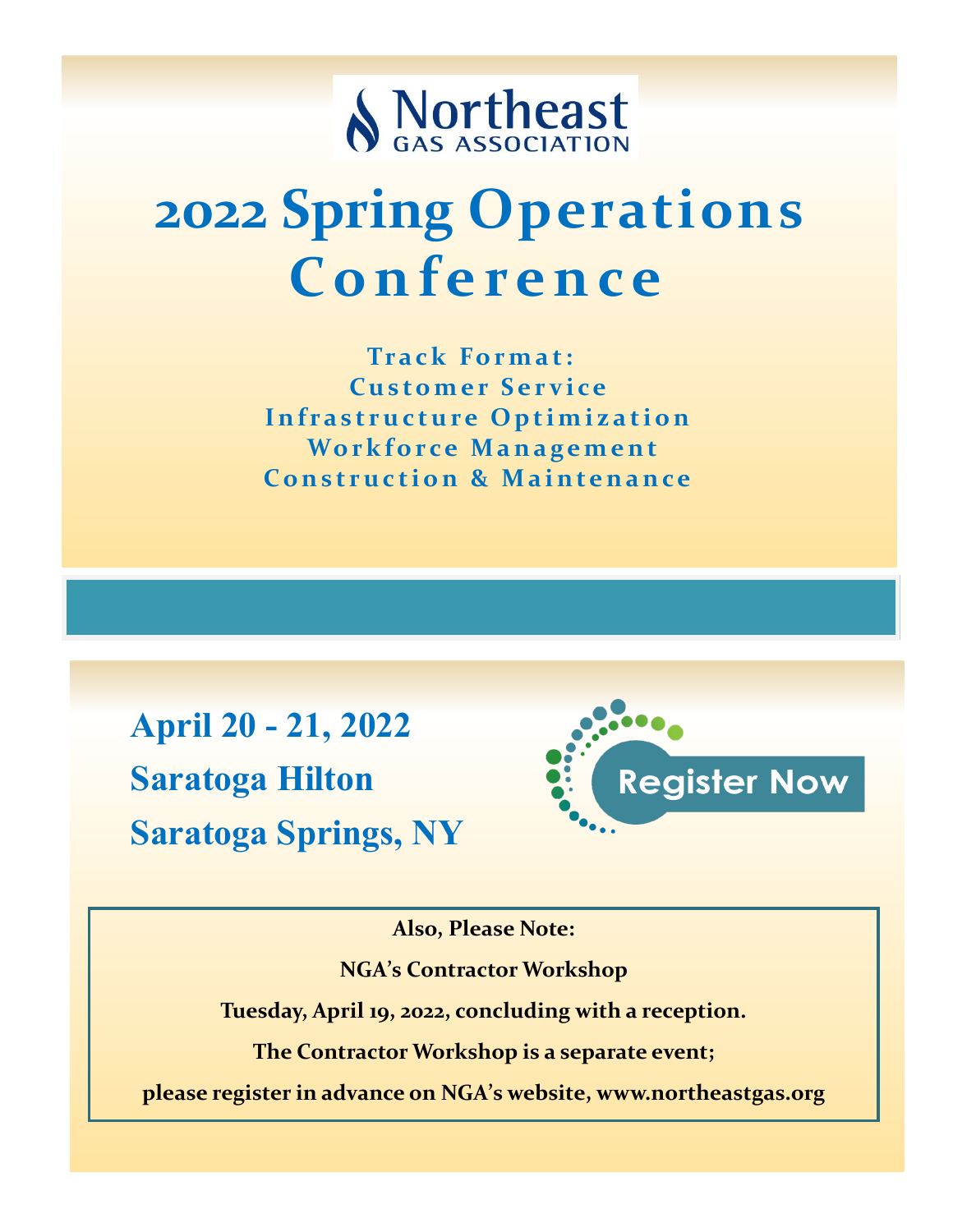

## **2022 Spring Operations Conference Visit Our Exhibiting Companies**

**[Aptus Group USA](https://www.goaptus.com/) [Eastcom Associates, Inc.](https://www.eastcomassoc.com/) [Heath Consultants Incorporated](http://heathus.com) [ISCO Industries](http://WWW.ISCO-PIPE.COM) [Kerr Engineered Sales Co.](http://www.kerrengineeredsales.com) [MJ Painting Contractor Corp.](https://mjpaintingcontractor.com/) [Mulcare Pipeline Solutions, Inc.](http://mulcare.com/) [Performance Pipe](http://www.cpchem.com) [Pergam Technical Services](http://www.pergamusa.com) [Precision Pipeline Solutions, LLC](http://www.precisionpipelinesolutions.com/) [SENSIT Technologies](http://www.gasleaksensors.com) [Southern Cross Corp.](https://www.southerncrossinc.com) [Storti Quality Services, LLC](https://stortiservices.com/)**

**Reception Immediately Following the Conclusion of Wednesday's Session Hosted By:**

> **Picarro Inc. [TRC](https://www.trccompanies.com/) [UDC](http://www.udcus.com)**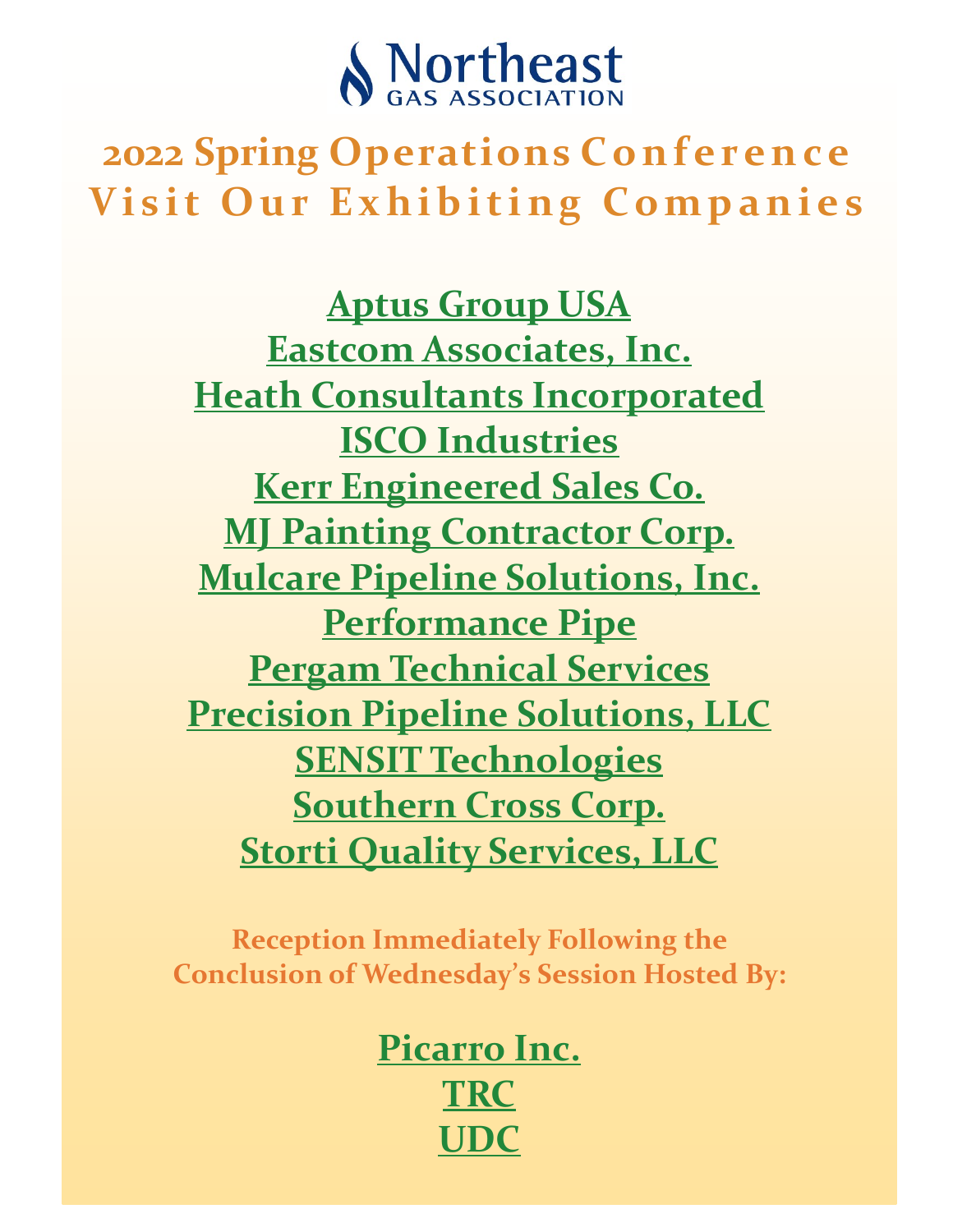### **2022 Spring Operations Conference Program at-a-Glance**

| <b>Tracks</b> | Customer                | <i>Infrastructure</i> | Workforce  | Construction & |
|---------------|-------------------------|-----------------------|------------|----------------|
|               | Service/<br>Utilization | <b>Transition</b>     | Management | Maintenance    |

Day 1, April 20, 2022

**GENERAL SESSION**

10:00 - 11:00 Welcome - Keynote Speaker - Exhibitor Presentations

| <b>BREAKOUT SESSIONS</b>          |                                                                                    |                                                                                                |                                                                                 |                                                                                              |
|-----------------------------------|------------------------------------------------------------------------------------|------------------------------------------------------------------------------------------------|---------------------------------------------------------------------------------|----------------------------------------------------------------------------------------------|
| <b>Session 1</b><br>11:00-11:15   | <b>Paul Pirro</b><br><b>Public Service E&amp;G</b><br><b>Track Chair</b>           | <b>Jose Costa</b><br><b>Northeast Gas Association</b><br><b>Track Chair</b>                    | <b>Scott Edgerton</b><br><b>New Jersey Natural Gas</b><br><b>Track Chair</b>    | <b>Bill Snyder</b><br><b>National Fuel</b><br><b>Track Chair</b>                             |
| <b>Session 2</b><br>11:15-12:15   | <b>Lessons Learned from</b><br>Hurricane Ida                                       | <b>Renewable Natural Gas</b><br><b>Projects</b>                                                | <b>Pipeline Safety Culture</b><br><b>Survey Assessment - Lessons</b><br>Learned | <b>Advancements in Leak Detection</b><br>to Improve DIMP                                     |
| 12:15 - 1:30                      | <b>LUNCH</b>                                                                       | <b>LUNCH</b>                                                                                   | <b>LUNCH</b>                                                                    | <b>LUNCH</b>                                                                                 |
| <b>Session 3</b><br>$1:30 - 2:15$ | <b>The Future of Residential</b><br><b>Methane Detection</b>                       | <b>Blended Hydrogen</b><br><b>Projects</b>                                                     | Diversity, Equity & Inclusion                                                   | <b>Operational Benefits of a Field</b><br><b>Based, GIS-centric System</b><br><b>Upgrade</b> |
| <b>Session 4</b><br>$2:15 - 3:15$ | <b>Inside Piping</b><br><b>Inspections-Qualified</b><br><b>Plumbers Case Study</b> | <b>Geothermal Projects</b>                                                                     | Pre-Apprenticeship Program                                                      | <b>Emissions Reductions in Facility</b><br>Infrastructure                                    |
| $3:15 - 3:30$                     | <b>BREAK</b>                                                                       | <b>BREAK</b>                                                                                   | <b>BREAK</b>                                                                    | <b>BREAK</b>                                                                                 |
| <b>Session 5</b><br>$3:30 - 4:30$ | <b>Advancements in Leak</b><br><b>Detection</b>                                    | <b>Infrastructure Methane</b><br><b>Leak Reductions and</b><br><b>Energy Source Transition</b> | <b>Safety Culture Roundtable</b>                                                | <b>New York OQ Rule</b>                                                                      |

### Day 2, April 21, 2022

| <b>Session 1</b><br>$8:30 - 9:15$  | What you should know<br>about Odor Fade and<br><b>Pickling</b>                 | <b>Identifying Methane Leak</b><br><b>Super Emitters</b>                       | <b>Contractor Employees Hiring</b><br><b>Challenges and Opportunities</b><br>Roundtable | <b>How to use your PSMS</b><br><b>Construction Tactical Guide</b> |
|------------------------------------|--------------------------------------------------------------------------------|--------------------------------------------------------------------------------|-----------------------------------------------------------------------------------------|-------------------------------------------------------------------|
| <b>Session 2</b><br>$9:15 - 10:00$ | <b>Decarbonization</b><br><b>Technology &amp; Safety</b><br><b>Evaluations</b> | <b>Methane Emissions</b><br>Quantification                                     | Hiring Employees in a<br><b>Tight Job Market</b>                                        | <b>Field Employee Training</b>                                    |
| 10:00-10:15                        | <b>BREAK</b>                                                                   | <b>BREAK</b>                                                                   | <b>BREAK</b>                                                                            | <b>BREAK</b>                                                      |
| <b>Session 3</b><br>10:15-11:00    | <b>AMI Smart Meters</b>                                                        | <b>Methane Emissions and</b><br><b>Infrastructure Transition</b><br>Roundtable | <b>Institutional Knowledge</b><br>Transfer-Essentials of<br><b>Succession Planning</b>  | <b>Construction Lessons Learned</b><br><b>Roundtable</b>          |
| <b>Session 4</b>                   | Wrap-up                                                                        | Wrap-up                                                                        | Wrap-up                                                                                 | Wrap-up                                                           |
|                                    |                                                                                |                                                                                |                                                                                         |                                                                   |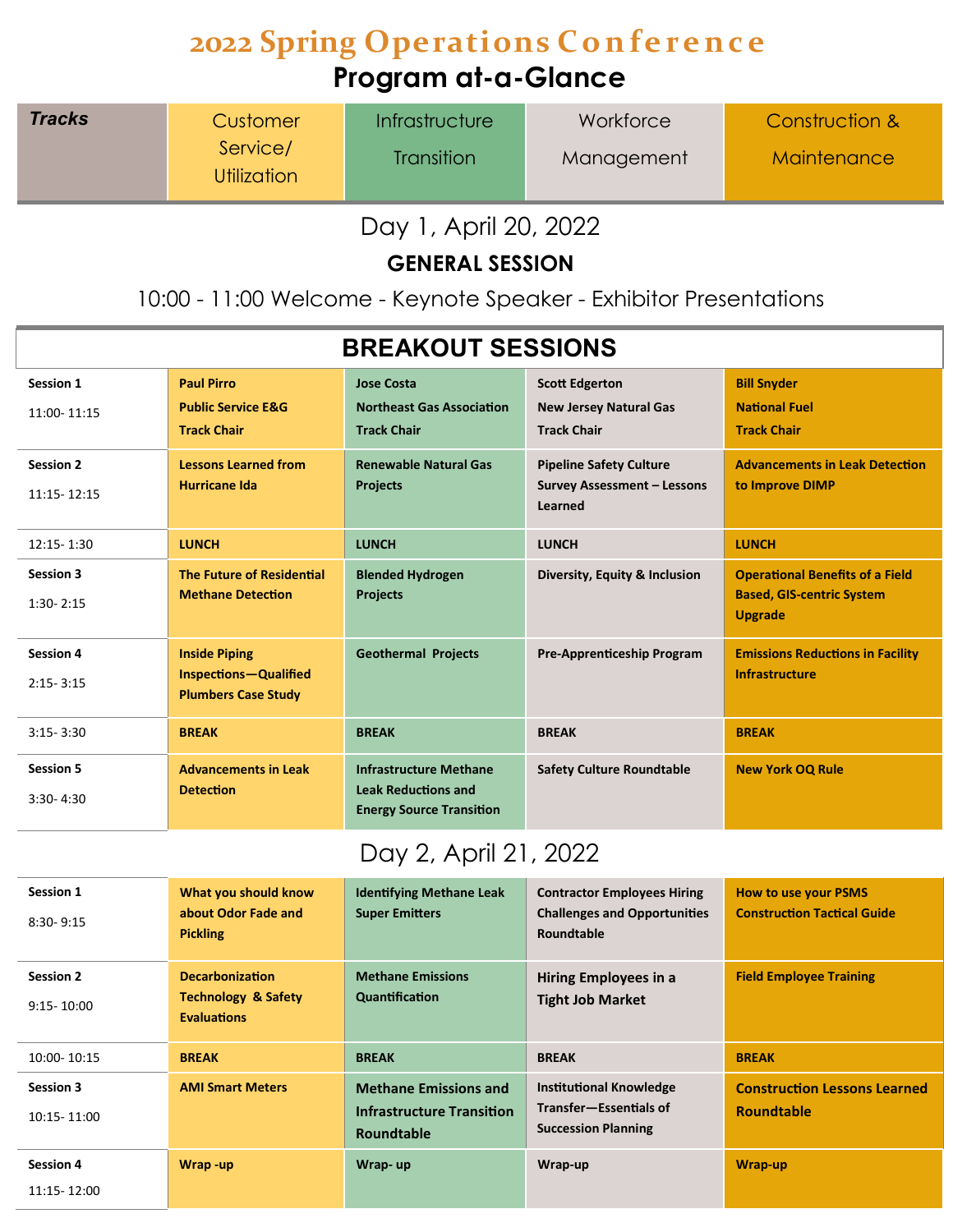

**11:15- 12:00**

| Day 1 - April 20, 2022              |                                                                                                                                                                                                                                                                                                                                                                                                                                                                              |  |  |
|-------------------------------------|------------------------------------------------------------------------------------------------------------------------------------------------------------------------------------------------------------------------------------------------------------------------------------------------------------------------------------------------------------------------------------------------------------------------------------------------------------------------------|--|--|
|                                     | 9:00-10:00 Registration and Continental Breakfast                                                                                                                                                                                                                                                                                                                                                                                                                            |  |  |
| Welcome<br>10:00-11:00              | <b>GENERAL SESSION</b><br>$\bullet$<br><b>Opening Remarks</b><br>Keynote Speaker<br>$\bullet$<br><b>Exhibitor Presentations</b>                                                                                                                                                                                                                                                                                                                                              |  |  |
| <b>Session 1</b><br>11:00-11:15     | <b>Welcome-Track Chair Introduction</b><br><b>Paul Pirro, Public Service Electric &amp; Gas, Track Chair</b>                                                                                                                                                                                                                                                                                                                                                                 |  |  |
| <b>Session 2</b><br>$11:15 - 12:15$ | <b>Lessons Learned from Hurricane Ida</b><br><b>Public Service Electric &amp; Gas</b><br>Hurricane Ida hit the Northeast in August 2021 and left devastating flooding in the state of New Jersey. PSE&G will provide an<br>overview of the event, the steps taken to restore service, and lessons learned.                                                                                                                                                                   |  |  |
| $12:15 - 1:30$                      | Lunch                                                                                                                                                                                                                                                                                                                                                                                                                                                                        |  |  |
| <b>Session 3</b><br>$1:30 - 2:15$   | The Future of Residential Methane Detection<br><b>Consolidated Edison</b><br>Carbon monoxide detectors provided an added level of safety to our industry. Twenty years later, residential methane detectors will<br>have a greater impact. Participate in a discussion on the status of residential methane detector rollout. What steps should your<br>company be taken to ensure your customers are educated on the availability and use of residential methane detectors? |  |  |
| <b>Session 4</b><br>$2:15 - 3:15$   | Inside Piping Inspections-Qualified Plumbers Case Study<br><b>Plumbing Foundation City of New York and Consolidated Edison</b><br>In New York City, Con Edison, National Grid and NGA partnered with the Plumbing Foundation to train and qualify plumbers to<br>perform inside piping inspections. Join us and listen to the program details, lessons learned and how you can implement a similar<br>program to improve the safety of your customer's inside piping.        |  |  |
| $3:15 - 3:30$                       | <b>Break</b>                                                                                                                                                                                                                                                                                                                                                                                                                                                                 |  |  |
| <b>Session 4</b><br>$3:30 - 4:30$   | <b>Advancements in Leak Detection</b><br><b>Heath Consultants</b><br><b>Southern Cross</b><br><b>Pergam Technical Services</b><br><b>Sensit Technologies</b><br>In the past two years, new leak technologies have been introduced into the market that will significantly change how we identify and<br>categorize leaks. Join four of our industry partners as they show and discuss these new technologies.                                                                |  |  |
| Day 2 - April 21, 2022              |                                                                                                                                                                                                                                                                                                                                                                                                                                                                              |  |  |
| <b>Session 1</b><br>$8:30 - 9:15$   | What you should know about Odor Fade and Pickling<br><b>GTI</b><br>Prior to putting a new pipeline into service, pickling is necessary to ensure the pipe is conditioned and odorant is properly detected if a<br>leak occurs. The speaker will discuss the process and factors impacting pickling and odor fade.                                                                                                                                                            |  |  |
| <b>Session 2</b><br>$9:15 - 10:00$  | <b>Decarbonization Technology &amp; Safety Evaluations</b><br><b>NYSEARCH</b><br>To achieve our climate goals for 2030 and beyond, significant research will be necessary. NGA/NYSEARCH is leading the way in this<br>decarbonization effort. Join and listen to research underway and provide your thoughts on additional research needed.                                                                                                                                  |  |  |
| $10:00 - 10:15$                     | <b>Break</b>                                                                                                                                                                                                                                                                                                                                                                                                                                                                 |  |  |
| <b>Session 3</b><br>$10:15 - 11:15$ | <b>AMI Smart Meters</b><br><u>Sensus</u><br>Itron<br>Advanced Metering Infrastructure is changing how we can better understand our customer's usage pattern and how we can serve<br>them. In this session, you will hear about the technology, the benefits and utility experiences.                                                                                                                                                                                         |  |  |
| <b>Session 4</b>                    | <b>Wrap-Up</b>                                                                                                                                                                                                                                                                                                                                                                                                                                                               |  |  |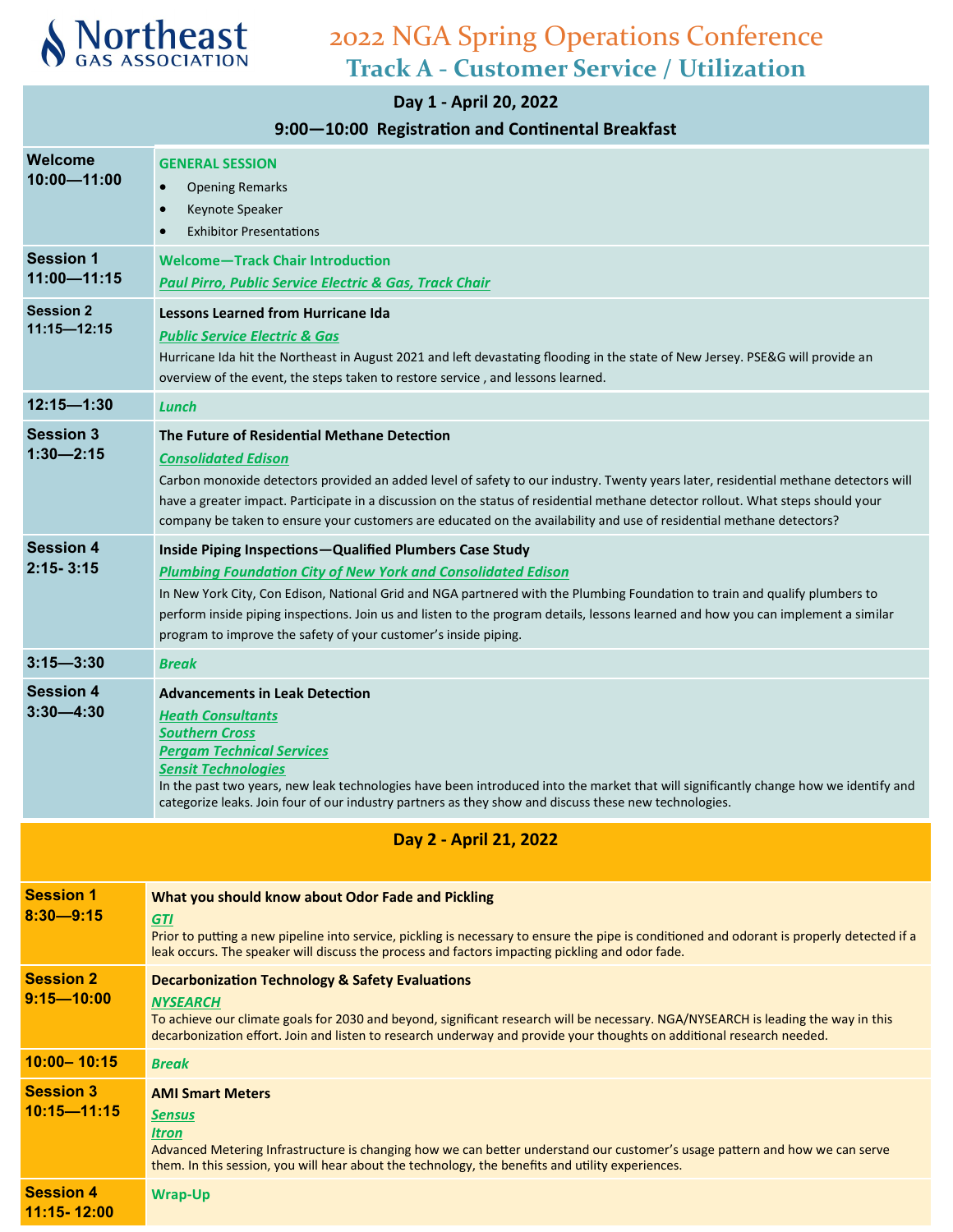

### **Day 1 - April 20, 2022**

### **9:00—10:00 Registration and Continental Breakfast**

| Welcome<br>$10:00 - 11:00$          | <b>GENERAL SESSION</b><br>$\bullet$<br><b>Opening Remarks</b><br>Keynote Speaker<br><b>Exhibitor Presentations</b>                                                                                                                                                                                                                                                                                                                                                                                                     |
|-------------------------------------|------------------------------------------------------------------------------------------------------------------------------------------------------------------------------------------------------------------------------------------------------------------------------------------------------------------------------------------------------------------------------------------------------------------------------------------------------------------------------------------------------------------------|
| <b>Session 1</b><br>$11:00 - 11:15$ | Welcome-Track Chair Introduction<br><b>Jose Costa, Northeast Gas Association, Track Chair</b>                                                                                                                                                                                                                                                                                                                                                                                                                          |
| <b>Session 2</b><br>$11:15 - 12:15$ | <b>Renewable Natural Gas Projects</b><br><b>VGS</b><br>VGS has been a leader in the development of Renewable Natural Gas projects and a customer rate tariff. Join VGS as they provide us<br>project details, lessons learned and ongoing strategy.                                                                                                                                                                                                                                                                    |
| $12:15 - 1:30$                      | Lunch                                                                                                                                                                                                                                                                                                                                                                                                                                                                                                                  |
| <b>Session 3</b><br>$1:30 - 2:15$   | <b>Blended Hydrogen Projects</b><br><b>New Jersey Natural Gas</b><br>New Jersey Natural Gas placed their first blended hydrogen project in service on October 2021 and is currently working on other<br>opportunities. What has NJNG learned that will aid them in future projects and can benefit you? What additional projects are being<br>considered?                                                                                                                                                              |
| <b>Session 4</b><br>$2:15 - 3:15$   | <b>Geothermal Projects</b><br><b>Eversource</b><br>Eversource is aggressively working on a geothermal heating pilot project in Massachusetts that could provide an alternate heating<br>source for customers. The project will assess the viability of installing an underground pipe network that extracts heat from the ground<br>and transfers that heat to homes using heat pump technology. Join Eversource and learn about the technology, the project and how this<br>could be an opportunity for your company. |
| $3:15 - 3:30$                       | <b>Break</b>                                                                                                                                                                                                                                                                                                                                                                                                                                                                                                           |
| <b>Session 4</b><br>$3:30 - 4:30$   | Infrastructure Methane Leak Reductions and Energy Source Transition<br><b>National Grid</b><br>On October 2, 2020, National Grid released their Net Zero by 2050 Plan. The Plan aims to achieve net zero greenhouse gas (GHG)<br>emissions by 2050. Join and listen to details of the Plan, projects underway, proposed and research needed.                                                                                                                                                                           |
|                                     | Day 2 - April 21, 2022                                                                                                                                                                                                                                                                                                                                                                                                                                                                                                 |
| <b>Session 1</b><br>$8:30 - 9:15$   | <b>Identifying Methane Leak Super-emitters</b><br><b>Eversource</b><br>Super-emitter leaks in a gas distribution system represent a small percentage of all leaks but can result in 75-80% of the methane<br>releases in the system. Eversource has been a leader in identifying, categorizing and repairing super-emitter leaks. In this session, you<br>will learn the tools, process used and lessons learned.                                                                                                      |
| <b>Session 2</b><br>$9:15 - 10:00$  | <b>Methane Emissions Quantification</b><br><b>Consolidated Edison</b><br>Consolidated Edison has been working with Picarro for years to quantify methane emissions in their distribution system. Join Con Edison                                                                                                                                                                                                                                                                                                       |
| $10:00 - 10:15$                     | <b>Break</b>                                                                                                                                                                                                                                                                                                                                                                                                                                                                                                           |
| <b>Session 3</b><br>$10:15 - 11:15$ | <b>Methane Emissions and Infrastructure Transition Roundtable</b><br>Join your colleagues in a discussion on the challenges and opportunities to reduce methane emissions. What needs to occur and how can<br>we work together to reduce emissions and introduce new energy sources, RNG and Hydrogen for example, using our existing assets?                                                                                                                                                                          |
| <b>Session 4</b>                    | <b>Wrap-Up</b>                                                                                                                                                                                                                                                                                                                                                                                                                                                                                                         |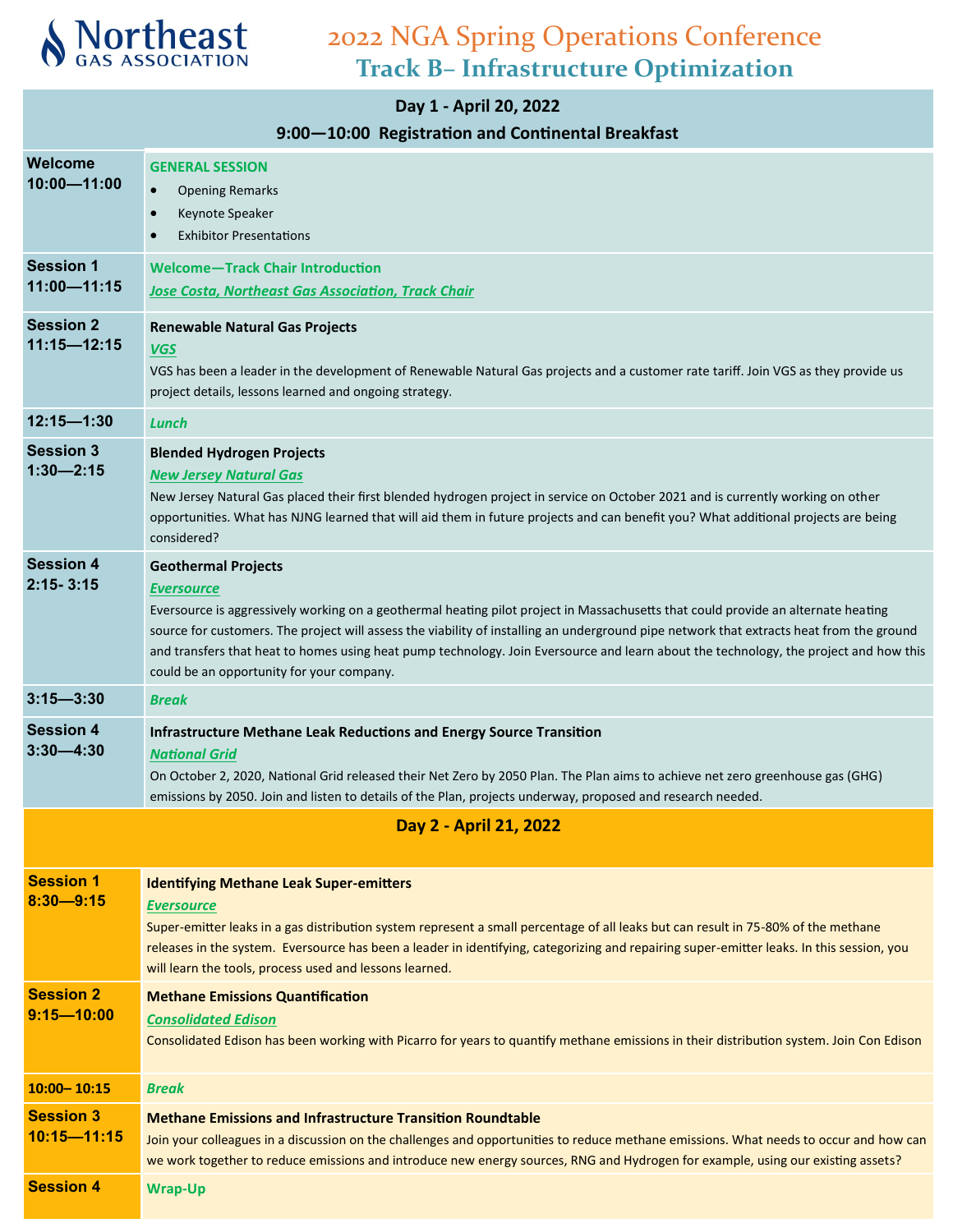

#### **Day 1 - April 20, 2022**

### **9:00—10:00 Registration and Continental Breakfast**

|                                     | <b>10.00 INCRISTIBLION BIND CONTINUESTION DI CARTAST</b>                                                                                                                                                                                                                                                                                                                                                                                                                                                                              |
|-------------------------------------|---------------------------------------------------------------------------------------------------------------------------------------------------------------------------------------------------------------------------------------------------------------------------------------------------------------------------------------------------------------------------------------------------------------------------------------------------------------------------------------------------------------------------------------|
| Welcome<br>$10:00 - 11:00$          | <b>GENERAL SESSION</b><br><b>Opening Remarks</b><br>$\bullet$<br>Keynote Speaker<br>$\bullet$<br><b>Exhibitor Presentations</b>                                                                                                                                                                                                                                                                                                                                                                                                       |
| <b>Session 1</b><br>$11:00 - 11:15$ | <b>Welcome-Track Chair Introduction</b><br><b>Scott Edgerton, New Jersey Natural Gas, Track Chair</b>                                                                                                                                                                                                                                                                                                                                                                                                                                 |
| <b>Session 2</b><br>$11:15 - 12:15$ | Pipeline Safety Culture Survey Assessment - Lessons Learned<br><b>Blacksmith Group and University of Houston</b><br>In 2021, NGA, partnered with the Blacksmith Group and the University of Houston to lead the largest culture survey conducted in the<br>natural gas distribution industry. The survey included participation from NGA, SGA and AGA utility and contractor membership. In this<br>session, learn about the results of the survey, lessons learned and how your company can benefit from current and future surveys. |
| $12:15 - 1:30$                      | Lunch                                                                                                                                                                                                                                                                                                                                                                                                                                                                                                                                 |
| <b>Session 3</b><br>$1:30 - 2:15$   | Diversity, Equity & Inclusion<br><b>Charles Crews, Northeast Gas Association</b>                                                                                                                                                                                                                                                                                                                                                                                                                                                      |
| <b>Session 4</b><br>$2:15 - 3:15$   | <b>Pre-Apprenticeship Program</b><br><b>PECO (Exelon Company)</b><br>All utilities and contractors are facing the challenge of hiring new and diverse employees to their workforce. Companies are developing<br>innovative approaches to identify and secure candidates. In this session, PECO will present their innovative Pre-Apprenticeship Program<br>and the lessons learned from their 2021 graduating class.                                                                                                                  |
| $3:15 - 3:30$                       | <b>Break</b>                                                                                                                                                                                                                                                                                                                                                                                                                                                                                                                          |
| <b>Session 4</b><br>$3:30 - 4:30$   | <b>Safety Culture Roundtable</b><br>Join your colleagues in a discussion on safety culture. How does your company's existing culture compare to other utilities and<br>contractors? Come share your experiences, lessons learned and challenges. Ask questions of your colleagues and leave with ideas to<br>improve your company's safety culture.                                                                                                                                                                                   |
|                                     | Day 2 - April 21, 2022                                                                                                                                                                                                                                                                                                                                                                                                                                                                                                                |
|                                     | 7:30-8:30 Registration and Continental Breakfast                                                                                                                                                                                                                                                                                                                                                                                                                                                                                      |
| <b>Session 1</b><br>$8:30 - 9:15$   | <b>Contractor Employees Hiring Challenges and Opportunities Roundtable</b><br>Join us to discuss hiring process and the challenges of the existing job market. Come prepared to share your experiences and lessons<br>learned.                                                                                                                                                                                                                                                                                                        |
| <b>Session 2</b><br>$9:15 - 10:00$  | <b>Hiring Employees in a Tight Job Market</b><br><b>Central Hudson Gas &amp; Electric</b><br>Central Hudson will share their experiences of hiring new employees in this tight job market. Learn new approaches to secure qualified<br>and enthusiastic candidates.                                                                                                                                                                                                                                                                   |
| $10:00 - 10:15$                     | <b>Break</b>                                                                                                                                                                                                                                                                                                                                                                                                                                                                                                                          |
| <b>Session 3</b><br>$10:15 - 11:15$ | <b>Institutional Knowledge Transfer-Essentials of Succession Planning</b><br><b>National Fuel Gas</b><br>The past two years have not only been difficult due to COVID but also due to a surge in retirements. As our institutional knowledge<br>leaves the industry how are companies planning for the knowledge transfer? Join National Fuel as they share their approach and come<br>prepared to share your experiences.                                                                                                            |
| <b>Session 4</b><br>11:15-12:00     | <b>Wrap-Up</b>                                                                                                                                                                                                                                                                                                                                                                                                                                                                                                                        |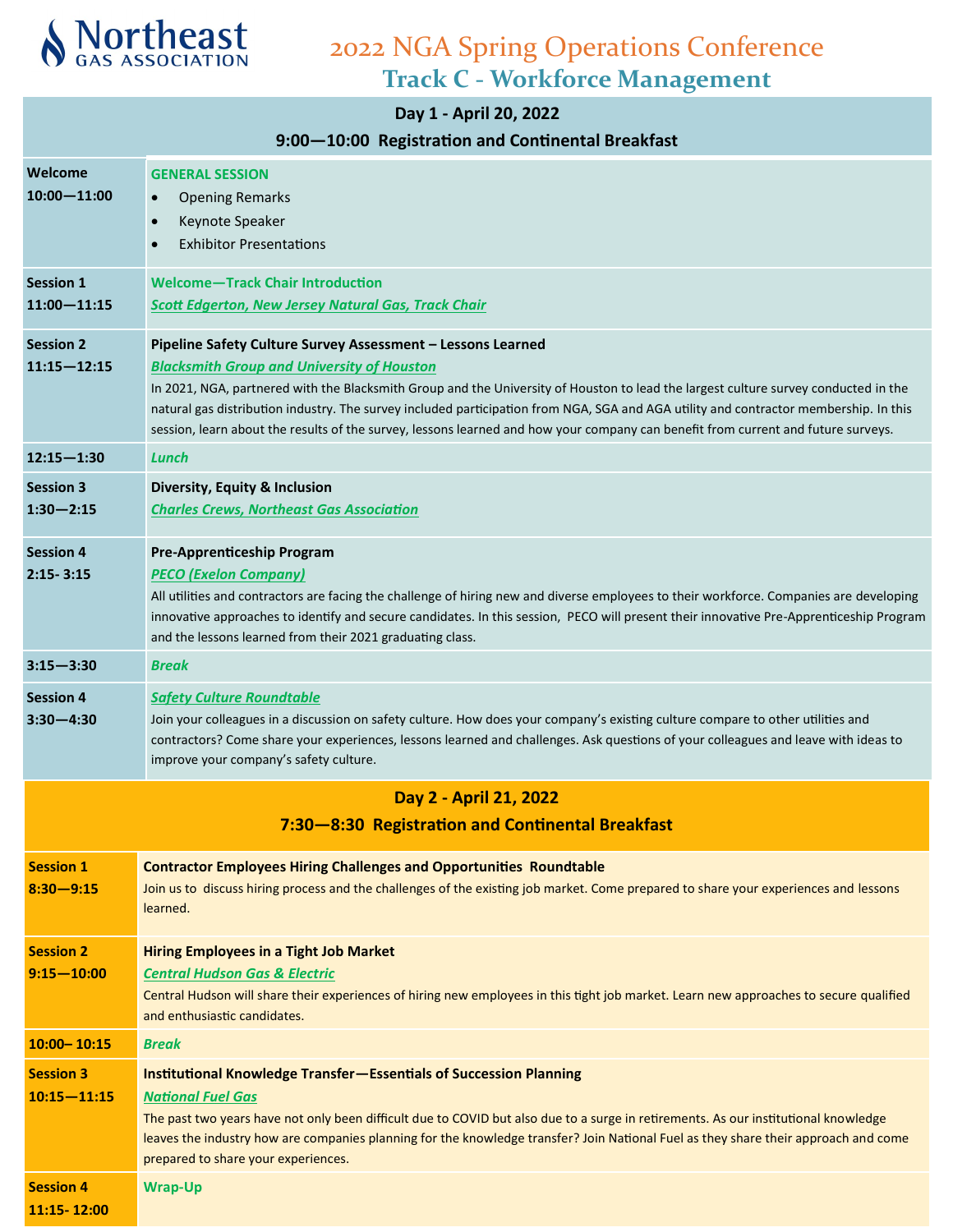

### 2022 NGA Spring Operations Conference **Track D - Construction Maintenance**

### **Day 1 - April 20, 2022**

### **9:00—10:00 Registration and Continental Breakfast**

| Welcome<br>$10:00 - 11:00$          | <b>GENERAL SESSION</b><br><b>Opening Remarks</b><br>$\bullet$<br>Keynote Speaker<br>$\bullet$<br><b>Exhibitor Presentations</b>                                                                                                                                                                                                                                                                                       |
|-------------------------------------|-----------------------------------------------------------------------------------------------------------------------------------------------------------------------------------------------------------------------------------------------------------------------------------------------------------------------------------------------------------------------------------------------------------------------|
| <b>Session 1</b><br>$11:00 - 11:15$ | Welcome-Track Chair Introduction<br><b>Bill Snyder, National Fuel Gas, Track Chair</b>                                                                                                                                                                                                                                                                                                                                |
| <b>Session 2</b><br>$11:15 - 12:15$ | Advancements in Leak Detection to Improve DIMP<br><b>CenterPoint Energy</b><br>CenterPoint Energy will be joined by Picarro to discuss improvements in their DIMP program using leak detection technology and<br>advanced algorithm analysis. Learn how advances in leak detection technology can benefit your company's DIMP program.                                                                                |
| $12:15 - 1:30$                      | Lunch                                                                                                                                                                                                                                                                                                                                                                                                                 |
| <b>Session 3</b><br>$1:30 - 2:15$   | Operational Benefits of a Field Based, GIS-centric System Upgrade<br><b>Peoples Natural Gas</b><br>Come learn why Peoples Natural Gas has taken a proactive approach in updating their entire distribution network's mapping system.<br>Learn the process used, lessons learned and benefits achieved.                                                                                                                |
| <b>Session 4</b><br>$2:15 - 3:15$   | <b>Emissions Reductions in Facility Infrastructure</b><br><b>Northeast Gas Association</b><br>In this session, learn the results of an NGA Fall 2021 survey identifying transmission and distribution system gas emission sources,<br>technology and processes to mitigate the emissions. Share your experiences and discuss opportunities to work collaboratively to reduce<br>emissions.                            |
| $3:15 - 3:30$                       | <b>Break</b>                                                                                                                                                                                                                                                                                                                                                                                                          |
| <b>Session 5</b><br>$3:30 - 4:30$   | <b>New York OQ Rule</b><br><b>Consolidated Edison and Northeast Gas Association</b><br>In March 2022, The New York Public Service Commission issued an OQ Rule. Join Con Edison and NGA as they provide highlights of the<br>rule. What impact will this have on utilities and contractors in neighboring states.                                                                                                     |
|                                     | Day 2 - April 21, 2022<br>7:30-8:30 Registration and Continental Breakfast                                                                                                                                                                                                                                                                                                                                            |
| <b>Session 1</b><br>$8:30 - 9:15$   | How to use your PSMS Construction Tactical Guide<br><b>Blacksmith Group, AGI Construction and Liberty Utilities</b><br>Join the Blacksmith Group, AGI and Liberty Utilities and they share their experiences using the new PSMS Construction Tactical Guide. How<br>has each company used the guide and how has it been received by their workforce? Learn how you can use the guide for your company's<br>workforce. |
| <b>Session 2</b><br>$9:15 - 10:00$  | <b>Field Employee Training</b><br><b>National Fuel</b><br>As we experience a change in our workforce, a company's training program is critical to achieving our safety goals. National Fuel will<br>present on the development of one of the industry's leading programs.                                                                                                                                             |
| $10:00 - 10:15$                     | Break                                                                                                                                                                                                                                                                                                                                                                                                                 |
| <b>Session 3</b><br>$10:15 - 11:15$ | <b>Construction Lessons Learned Roundtable</b><br>Join your colleagues in a roundtable discussion on construction lessons learned. Come prepared to share your experiences and ask<br>questions of challenges you face. Roundtables provide opportunities to learn. Join us!                                                                                                                                          |
| <b>Session 4</b><br>11:15-12:00     | <b>Wrap-Up</b>                                                                                                                                                                                                                                                                                                                                                                                                        |